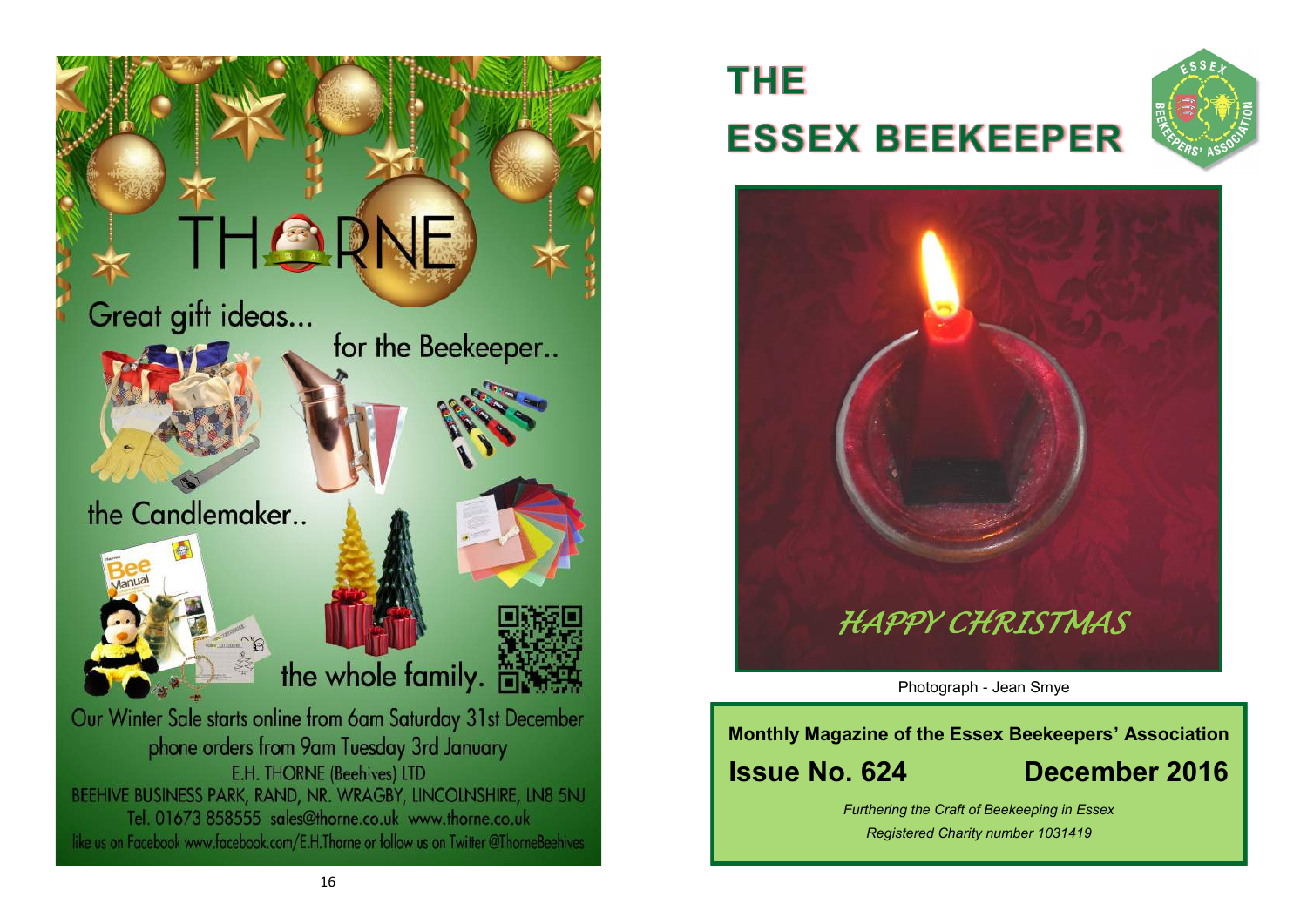## **EBKA Divisional Meetings**

## **Diary dates for December 2016 & January 2017**

| 1 Dec  | Thursday<br>8.00pm           | Romford                        | 'Christmas Social' - Chadwick Hall, Main Road,<br>Gidea Park RM2 5EL                                                                    |
|--------|------------------------------|--------------------------------|-----------------------------------------------------------------------------------------------------------------------------------------|
| 1 Dec  | Thursday<br>8.00pm           | <b>Harlow</b>                  | Christmas Party - Kings Church, Red Willow, Harlow<br><b>CM19 5PA</b>                                                                   |
| 11 Dec | Sunday<br>1.00 <sub>pm</sub> | <b>Southend</b>                | Informal Christmas Social at the Roebuck PH.<br>Rayleigh                                                                                |
| 12 Dec | Monday<br>7.30pm             | <b>Chelmsford</b>              | 'Bee Social' - including a quiz. Nibbles will be provid-<br>ed. The Link, Trinity Methodist Church, Rainsford Rd,<br>Chelmsford CM1 2XB |
| 15 Dec | Thursday<br>P <sub>m</sub>   | <b>Epping</b><br><b>Forest</b> | <b>Christmas social and AGM -</b>                                                                                                       |
| 16 Dec | Friday<br>8.00pm             | <b>Braintree</b>               | Christmas Social - bring nibbles.<br>Constitutional<br>Club, Braintree CM7 1TY                                                          |
| 21 Dec | Wednesday<br>7.30pm          | Dengie 100<br>& Maldon         | <b>Christmas Soiree - The Oakhouse, High Street,</b><br>Maldon CM9 5PR                                                                  |
|        |                              |                                |                                                                                                                                         |
| 18 Jan | Wednesday<br>7.30pm          | Dengie 100<br>& Maldon         | <b>AGM</b> - The Oakhouse, High Street, Maldon CM9 5PR                                                                                  |
| 25 Jan | Wednesday<br>7.30pm          | <b>Southend</b>                | <b>EGM and 'Winter and Spring Honeybee Colony</b><br>Management' - Clive deBruyn NDB.<br>WI Hall.<br>Bellingham Lane, Rayleigh SS6 7ED  |
| 27 Jan | Friday<br>8.00pm             | <b>Braintree</b>               | <b>AGM</b> - Constitutional Club, Braintree CM7 1TY                                                                                     |

### **NOTE TO ALL DIVISIONAL SECRETARIES**

**Please notify Jean by the 4th of each month of your meetings,**

**Annual General Meeting dates in January required please.**

**Jean Smye - jsmye@sky.com**

## **Who's who and how to contact them**

**President of EBKA** Pat Allen Hon CLM

### **Trustees:**

| Chairman: Ian Nichols                                              | 17 Dyers Hall Road, Leytonstone, London E11 4AD                                                                        | email ian@iannichols.demon.co.uk tel. 0208 558 4733 / 07980 299 638 |  |  |  |  |
|--------------------------------------------------------------------|------------------------------------------------------------------------------------------------------------------------|---------------------------------------------------------------------|--|--|--|--|
| Secretary: Michael Webb                                            | 19 Ingrebourne Gardens, Upminster, Essex RM14 1BQ<br>email gsecebka@virginmedia.com tel. 01708 250 606 / 07712 490 511 |                                                                     |  |  |  |  |
| Treasurer: Bob Manning<br>12, Moorland Close, Collier Row, RM5 2AB |                                                                                                                        |                                                                     |  |  |  |  |
|                                                                    |                                                                                                                        | tel: 01708 760 770<br>email treasurer@ebka.org                      |  |  |  |  |
| <b>Divisional Trustees:</b>                                        |                                                                                                                        |                                                                     |  |  |  |  |
| <b>Braintree</b>                                                   | <b>Stuart Mitson</b>                                                                                                   | stuart.mitson@btinternet.com                                        |  |  |  |  |
| Chelmsford                                                         | Peter Aldridge                                                                                                         | phaldridge@btinternet.com                                           |  |  |  |  |
| Colchester                                                         | <b>Tom Geddes</b>                                                                                                      | tom.geddes@btinternet.com                                           |  |  |  |  |
| Dengie Hundred & Maldon                                            | Mark Hallows                                                                                                           | trustee@dmbka.org.uk                                                |  |  |  |  |
| Epping Forest                                                      | Mark Chambers                                                                                                          | markachambers13@gmail.com                                           |  |  |  |  |
| Harlow                                                             | <b>Martin Cavalier</b>                                                                                                 | cavalier@btinternet.com                                             |  |  |  |  |

Romford *Paul Wiltshire* paul.g.wiltshire@btinternet.com Saffron Walden *Richard Ridler* richard.ridler@uwclub.net<br>Southend *Marquerita Wilson* philandritawilson@skv.com Marguerita Wilson philandritawilson@sky.com

#### **Divisional Contacts:**

**Braintree**: Jan French 07725 166 609 **Chelmsford**: Brian Spencer 01245 490 843 **Colchester**: Morag Chase 01206 522 576 **D.H. & Maldon**: Kate Tuerena 07801 984 446 **Harlow**: Nick Holmes 07730 735 752 **Epping Forest**: Robin Harman 07971 237 312 **Romford:** Pat Allen 01708 220 897 **Saffron Walden**: Vanessa Wilkinson 01799 542 337 **Southend: Chad Colby-Blake 01702 302 209** 

**EBKA Education Contact:** Jane Ridler Old Barn House, 36 Walden Road, Sewards End, Saffron Walden, Essex CB10 2LF 01799 218 023 jane.ridler@uwclub.net

**EBKA Examinations Secretary:** Pat Allen , 8 Franks Cottages, St Mary's Lane, Upminster,

Essex RM14 3NU 01708 220 897 pat.allen@btconnect.com

### *The Essex Beekeeper* **Magazine:**

| Editor:<br>Advertising:<br>Mailing Secretary: Mary Heyes                              | Jean Smye,<br>Jean Smye | email:<br>email:<br>email: | ml.heyes@virgin.net | ismye@sky.com tel. 07731 856 361<br>jsmye@sky.com tel. 07731 856 361 |  |
|---------------------------------------------------------------------------------------|-------------------------|----------------------------|---------------------|----------------------------------------------------------------------|--|
| Printed by Streamset, 12 Rose Way, Purdeys Industrial Estate, Rochford, Essex SS4 1LY |                         |                            |                     |                                                                      |  |
| Web site:                                                                             | Nick Holmes             | email:                     |                     | webmaster@essexbeekeepers.com                                        |  |

### **Regional Bee Inspectors for EBKA Region:**

Epping Forest and Romford Divisions (excluding Brentwood):

| Julian Parker        | julian.parker@fera.gsi.gov.uk | tel. 07775 119 469                  |
|----------------------|-------------------------------|-------------------------------------|
| All other Divisions: |                               |                                     |
| Keith Morgan         | keith.morgan@fera.gsi.gov.uk  | tel. 01485 520 838 or 07919 004 215 |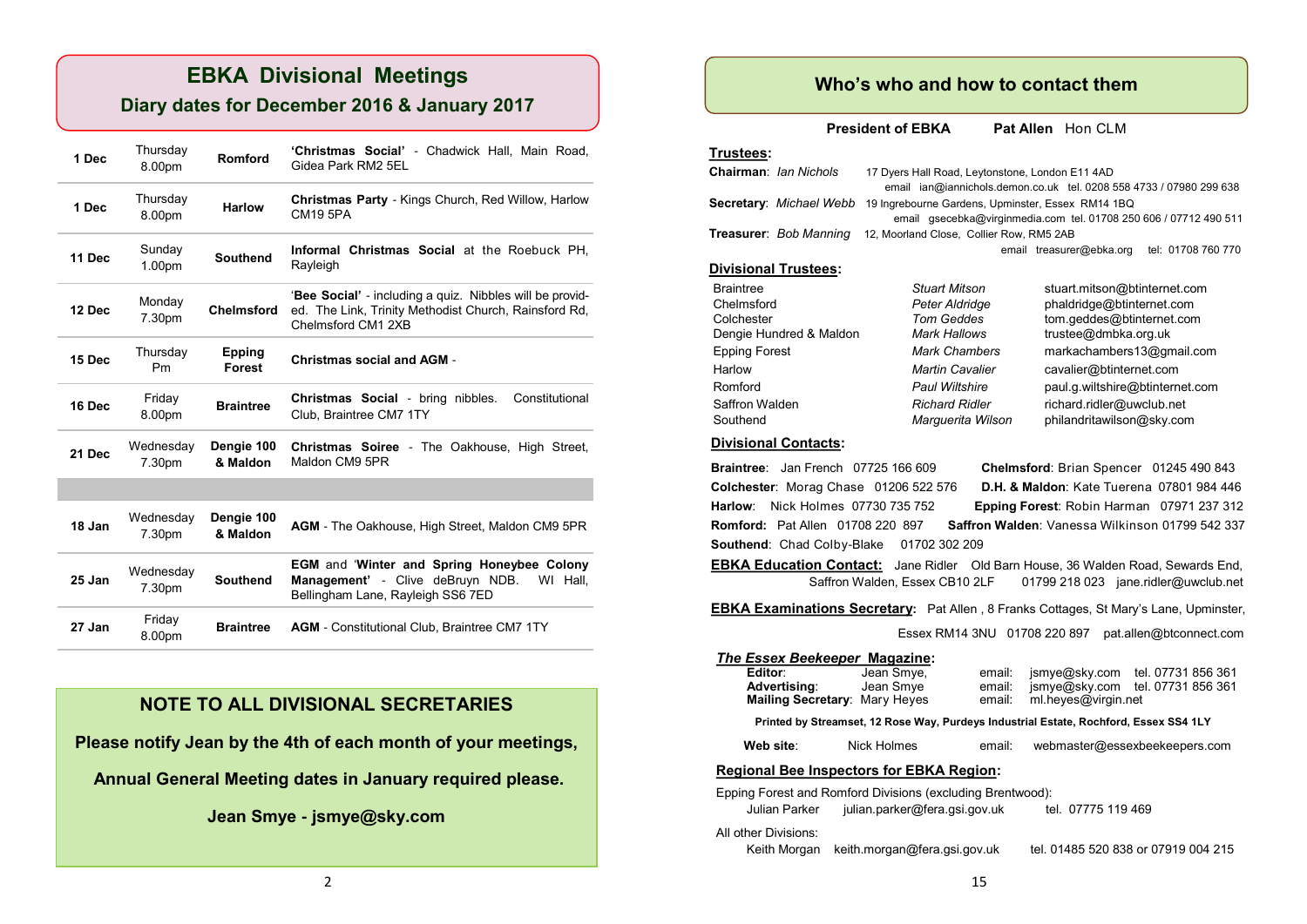## **Clear and present threat**

All the speculating is over, because as reported all over the media, the Asian hornet (*vespa velutina*) has arrived.

First sighted in Tetbury, a dead hornet has been found 'just north' of the Mendip Hills in Somerset. Although APHA are being vague as to its actual location, the area they describe is very small, as there is precious



*Asian hornet hawking outside a hive*

little of Somerset to the north of the Mendips. Regardless of the exact whereabouts, worryingly, it seems to have travelled 30 miles in one leap.

There is so much misinformation in the press that it is very difficult for the uninitiated to make a valid judgement. Many of you will be aware that a beekeeping supplier had posted a link to a video of the Giant Asian hornet (*vespa madarinia*), claiming that it shows the 'Killer Asian Hornet' and the damage it does, while stating that the video is 'not for the squeamish'.

As temperatures drop, it may seem that the problem has gone away, because hornet colonies die off in the autumn, just like wasps, but they may have created new queens which have mated and will hibernate. The danger will come next spring when those mated queens set up new colonies.

The Regional Bee Inspector for South West England, Simon Jones, has sent the following message for general circulation.

*Following the confirmed finding of a dead Asian Hornet in Somerset it is important that we have as much up to date information as possible. A specific email address has been set up for your members to use to advise us if they have any apiary with bees. If they can please send us the following information to:* 

 *beekeepers@apha.gsi.gov.uk*

- Name ∙
- Home address and postcode ∙
- Contact telephone number ∙
- Email address ∙
- Apiary location ideally an OS map reference please ∙
- Number of colonies on the site

This email box will be monitored by the NBU office team who will check to see if we have that apiary recorded on BeeBase and add it if not. *Courtesy of Somerton BKA via ebees*

## **2016 National Honey Show Report**

Well done to all the members who took the time to enter the NHS Show this year. What a shame more Essex members don't enter the National. Of the 12 members who did, all took home money, prizes and some trophies. Why not have a go next year - most of the winners at the County Show at Barleylands would have won prizes there, as we produce some fantastic honey and hive products in Essex.

When you see some of the exhibits in the display class that come from Ireland, Wales and farther afield it makes me wonder why Essex is so poorly represented. I just hope a lot of members went to the show to hear some of the lectures and attend a few workshops. There has been talk of moving the show up to the Midlands and then you will have missed out on a wonderful opportunity that is right on our doorstep

Well done to all again.  $\frac{1}{2}$  Jim McNeill NHS Delegate



Congratulations to **Janet French** who won two trophies for Cut Comb honey at the National Honey Show - the **Combings Cup** and the **Chairman's Trophy.**

*Photograph* - *Paul Abbott*

**Paul Abbott** won the **Dodd Cup** from Essex (as he did last year), the **Commemoration Cup**, **Barns Cup**, **Vincent Cup** and the **Frank Crow Trophy** (all Kent cups).

**John Lacy** won the **Tremearne Cup** from Essex.

### *Full list of results on pages 8 and 9.*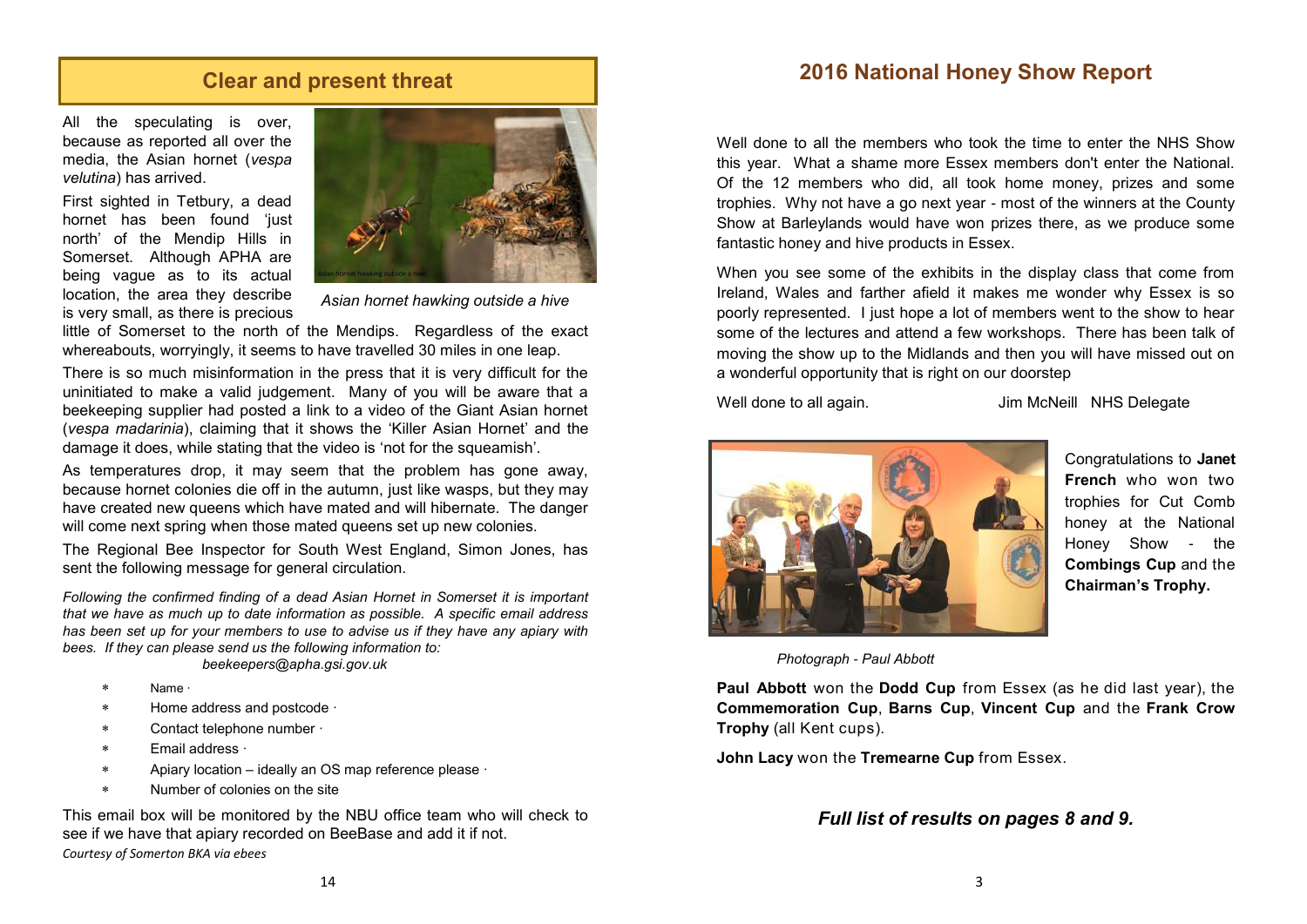

## **A Winter's Tale**

by Celia Davis

*Courtesy of Celia Davis and Warwickshire BKA via eBees*

[I know this has been in before, but it could be worthwhile for our newer members]

As you are tucking into your turkey and Christmas pud this year, stop to think for a moment about the bees in your hives. In the middle of winter we tend to forget about them, but those bees are the most important group of bees that will ever live in your apiary and on them depends the existence of the colonies and the success, or otherwise, of next summer's beekeeping.

In late summer and autumn the queen continues to lay, although at a reduced rate. The bees that develop from these eggs will have a lower metabolic rate and little work to do as there are fewer larvae to feed and the available forage is meagre. As a result of this they remain 'young' and do not follow the normal pattern of development and aging which we see throughout the summer, when approximately 3 week old bees graduate from in-hive duties to foraging and, as a result, age and die in about 2–3 weeks.

It is important to realize that the aging process in a bee switches when that bee becomes a forager. At that point in its life, a number of changes take place: its protein levels drop, its Juvenile Hormone (JH) levels rise and it is then on the slippery slope to death. Our winter bees do not make this transition at 3 weeks, but continue in their physiologically young state until the spring, when they kick-start the massive colony growth which precedes the swarming season.

So, how do they prepare for this lifestyle? All newly-hatched workers eat nectar/honey and large quantities of bee bread, which is stored, fermented pollen. The honey provides the carbohydrate in the diet but the pollen contains large amounts of protein plus some fat, minerals and vitamins, and is used to manufacture brood food in the mandibular and hypopharyngeal glands of these young bees so that they can feed larvae.

Young winter bees also consume large quantities of bee bread but they do not use it immediately. Instead, much of it is stored in their fat bodies. These are important as substances, including enzymes and other proteins.

- It is important to avoid cold temperatures and condensation at the top of the hive. So rather than increase the ventilation, by such as inserting match sticks under the crown board, which will cause a temperature drop, it is better to insulate the roof.
- Insert dummy boards on both sides of the brood and super boxes to improve air flow. This will enable the moisture filled air to flow down from the top of the hive and be exchanged with fresh air through the open mesh floor.

If your hives have **solid floors** you may need to consider an alternative approach.

- Assist hive ventilation by leaving ventilation holes either by inserting matchsticks in the corners below the crown board or by leaving the feed hole in the crown board open.
- Insulating the roof and walls to reduce condensation and the use of dummy boards to improve air flow are probably also beneficial.

*Based on an article by Sacramento BKA via Reigate BKA*

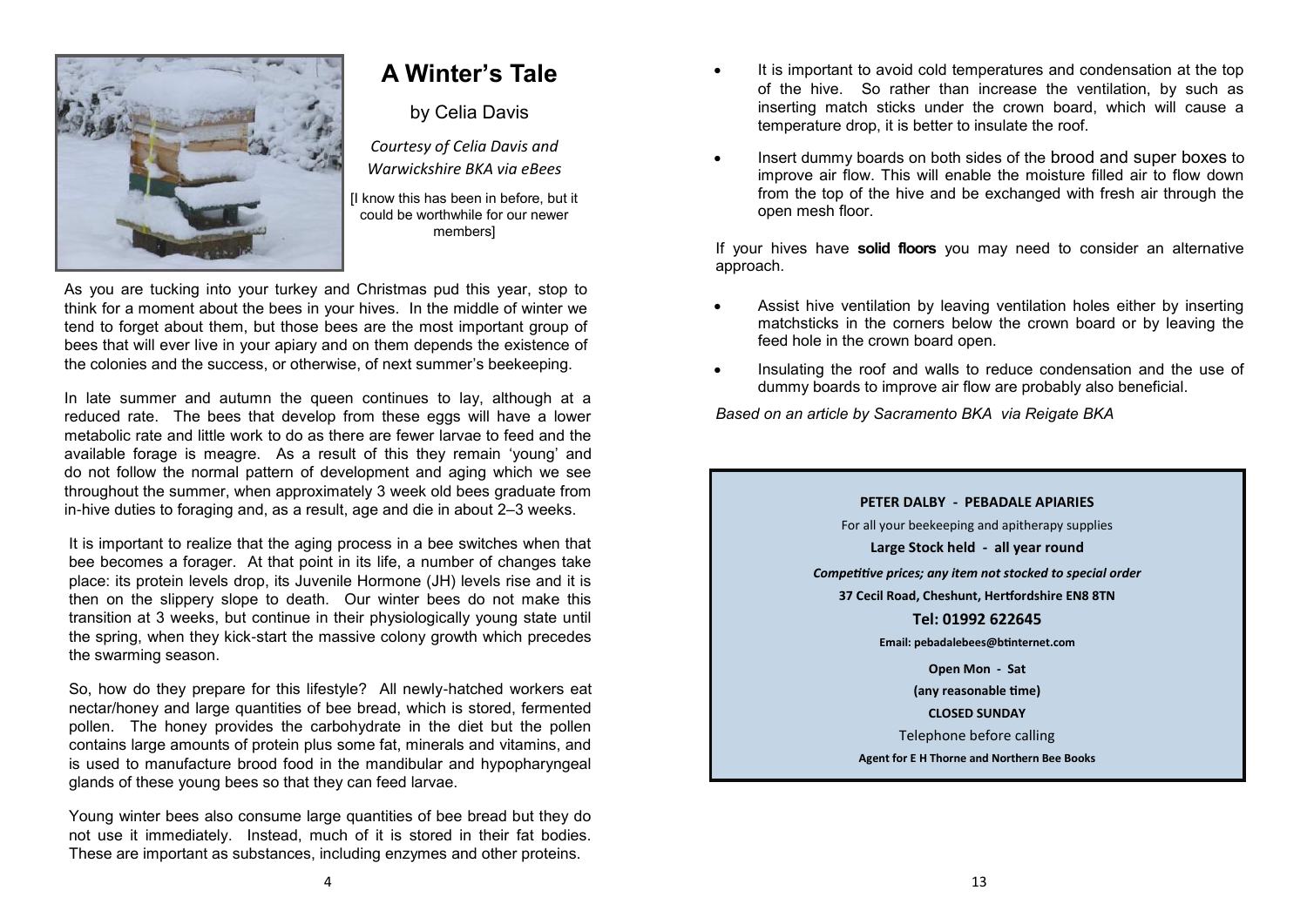The condition of the air outside the hive may be typically at 4°C or lower with a damp relative humidity (RH) close to 100%; conditions that may be common in the Winter and the early Spring.

So, warmed air that is laden with water vapour and  $CO<sup>2</sup>$  constantly rises out of the cluster. It then rapidly cools down and releases the water it can no longer hold. This water condenses on all the interior surfaces of the hive that are cold, stores and combs included, since the bees do not heat them.

Also when the bees consume stores for energy to flex their muscles to keep the cluster warm they generate water vapour.

When too much water condenses on the upper surfaces of the hives and on the combs that hold bee bread and honey, the stores may become mildewed, the honey may ferment, and cold water drips down onto the clustered bees. The spoiled food and the cold showers delay the development of the colony and, at times, may create bee health and nutritional problems.

Measurements using the Arnia hive monitoring equipment suggests that typically during the Summer the relative humidity (RH) within the hive is 55%, whereas in the Winter it rises to 65%. It also fluctuates in response to the ambient environment conditions.

Live trees provide bees with remarkably sound nest cavities, because they actively draw moisture out of the hollows. In addition, their leafy canopies offer protection from the sun. By comparison, many of our hives simply are heat and water traps.

How much water a bee colony can produce inside its nest depends mainly on its size. It is easy to calculate that a decent-size colony may generate one half-cubic foot of water between December and the end of March from its stores and the nectar it may collect in the early Spring. This is the equivalent of almost four gallons (eighteen litres) of water or five inches (thirteen centimetres) of water that can rain down onto the bees and combs of a colony that is overwintering on seven frames per super !

### **So what are the recommendations for your hives during the Winter ?**

- If possible use an **open mesh floor** to improve circulation and air exchange.
- Insulate the roof to increase the temperatures at the top of the hive. (and preferably also insulate the side walls to reduce condensation).

They are spread throughout the body of the bee, principally in the roof and on the floor of the abdomen where they appear as masses of white cells. Well fed, winter bees have abundant fat bodies.

One of the principal stored proteins is vitellogenin, and quantities of this are also stored in the hypopharyngeal glands, which remain plump. In the spring, as new larvae need food, all this stored protein is converted into brood food. With their protein reserves depleted, our winter bees become foragers, the aging process starts and they die.

What goes wrong? Disease is the biggest problem. Varroa has been shown to change the physiology of the winter bees so that they do not store adequate protein, but the main effect of all adult bee diseases is to shorten the life of the infected bee. Varroa, Deformed Wing Virus (DWV) and Nosema, our 3 main culprits, can have a devastating effect on the colony, killing many of the winter bees before the spring bees can build up sufficient numbers to take over. This leads to the classic situation of colony deaths in February and March. Colonies can also die at this time of year if they run out of honey stores, as the increasing population of young bees in the colony puts greater demands on the available stores.

This is all of practical importance to us as beekeepers. The winter bees must be protected by ensuring that they do not suffer from high levels of Varroa during their development. This means treating early, as soon as the honey crop can be removed in August, if Varroa numbers have not been controlled by husbandry means during the active season. It may present particular problems for those taking bees to the heather, as any treatment applied after the return of these colonies will be too late to be effective. They need to go on their travels with low Varroa counts. Controlling Varroa to keep it below the 1000 mites/colony level will also control the viruses, particularly DWV.

Nosema has to be monitored and controlled during the spring/summer by testing the colonies and getting them onto new comb if necessary. There is no chemical treatment available. Progress can be made by breeding from colonies not showing the disease and removing those queens which are susceptible.

Finally, and very importantly, colonies need good supplies of pollen during the later part of the summer so should be sited where sources are available (the use of pollen supplements or substitutes is debatable). There is of course, no excuse for colonies dying of starvation and every effort should be made to supplement stores of honey if necessary in September.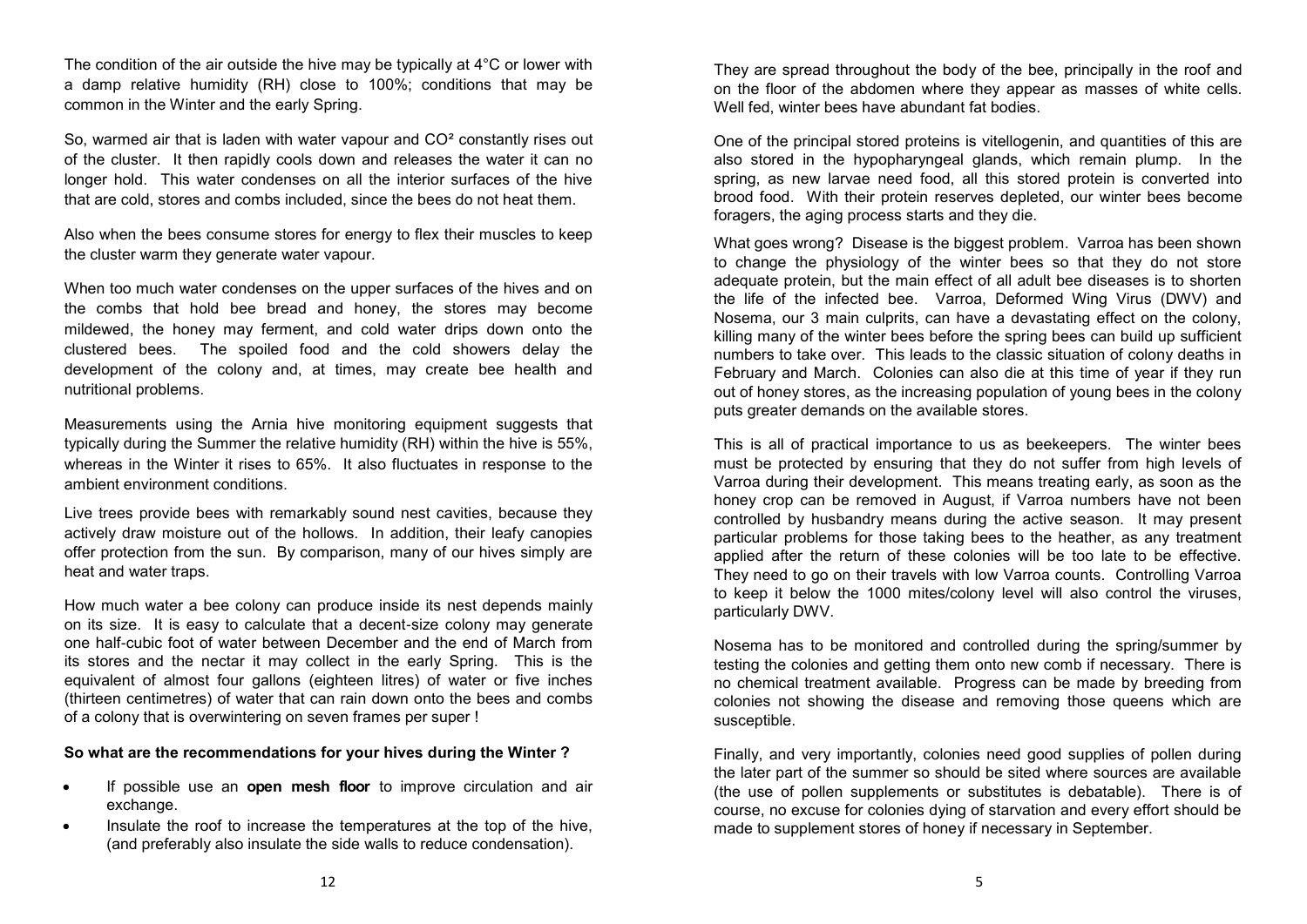

First of all it is not just honey comb that we will discuss, because comb has more functions that just containing honey. In addition to providing the prime structure for brood rearing, products storage etc. within a hive or nest, comb is also used for the following functions.

- Transmission of vibrations created by worker bees and the queen bee.
- Pheromone deposition.
- Emission of volatile odours that serve as a foraging stimulus.
- Dancing platform for communicating the best foraging sites.
- Clustering for thermoregulation.
- Water spreading for thermoregulation.

Comb is an essential, expensive and permanent investment for the honey bee colony. The comb in a typical nest of a fully-established colony in the wild, will be made from about 1.2 kg wax, contain about 100,000 cells and have a surface area of about 2.5 square metres. Each individual piece of comb will be securely attached to the roof and sidewalls of the nest, but occasional gaps are left between the comb and the sidewalls to allow bees to pass between the various seams.

About 7.5 kg honey will have been used in the comb manufacture, equivalent to over a third of the colony's winter energy requirement. At least 6 g of honey is used in the manufacture of 1 g beeswax. It takes about 66 bee hours to convert this into 20 square centimetres of comb. Being such an expensive resource, a honey bee colony only adds to it in response to immediate demand. Wherever possible, damaged cells are repaired and wax scraps such as cell cappings are recycled by the colony.

Queen cells are built from bits of wax cut away from adjoining worker cells and once used, they too are recycled.

### **Comb Architecture**

Each piece of comb comprises a flat midrib of wax about 0.1 mm thick. On either side of this is a layer of tessellated hexagonal cells with wax walls approximately 0.075 mm thick. Each cell floor is angled upwards at 13° to the horizontal from the base to the opening to prevent honey contents from spilling out.

The actual cluster size is dependent upon the ambient temperature - it can expand or contract to an amazing extent.

The core of the cluster is an otherworldly environment. The bees actually modify the atmosphere in order to allow themselves to enter into a 'hypoxiainduced ultra-low metabolic rate' (Van Neuman 1997). They restrict ventilation to let the oxygen content drop from the normal 21% down to only about 15%, and allow CO2 to rise to 56% (up from 0.038% in normal air). This atmosphere would be toxic to humans, but allows the bees to go into a form of suspended animation.

Water loss in the winter cluster is very important. Insects lose water vapour with each breath, just as mammals do, but they have no source of drinkable water within the winter hive. In cold winter areas, the extremely low moisture content of the air means that when the cluster creates heat the relative humidity of the cluster atmosphere drops extremely low. Insects can hold their breath, (for up to a day at a time), in order to prevent water loss and it is likely that bees in the cluster do the same. When animals and bees metabolise carbohydrates, such as sugar, they create 'metabolic water' as a by-product. If the bees can conserve this metabolic water enough to be in excess of that lost to respiration and any body waste, then they can actually realize a net gain of water.

So, how much water do bees get out of honey? A pound of honey at 83% sugars, contains 0.17 lb of water and creates 0.48 lb of metabolic water, giving a total of 0.65 lb of water freed from each pound of honey consumed. This means that a colony typically consuming 0.8 lb of honey a week, (*Holte 1970*), would produce about a half a pound (1 cup) of water per week. It may be a challenge for a large colony to live on this amount of water so there is good reason to provide an available source of water, together with good hive ventilation to help overwinter your bees.

*Adapted: Susquehanna BKA & Bournemouth BKA via ebees* 

## So, now an article on …….. **Hive Ventilation** -

Excess in-hive moisture is probably one of the bees' worst enemies. And yet, it is the bees themselves that are the main source of water inside a hive through their metabolism.

In order not to suffocate, the bees need to continuously bring fresh air into the hive. If there is brood they will increase the temperature of the air to 34°C within the brood nest, or else the brood would be chilled.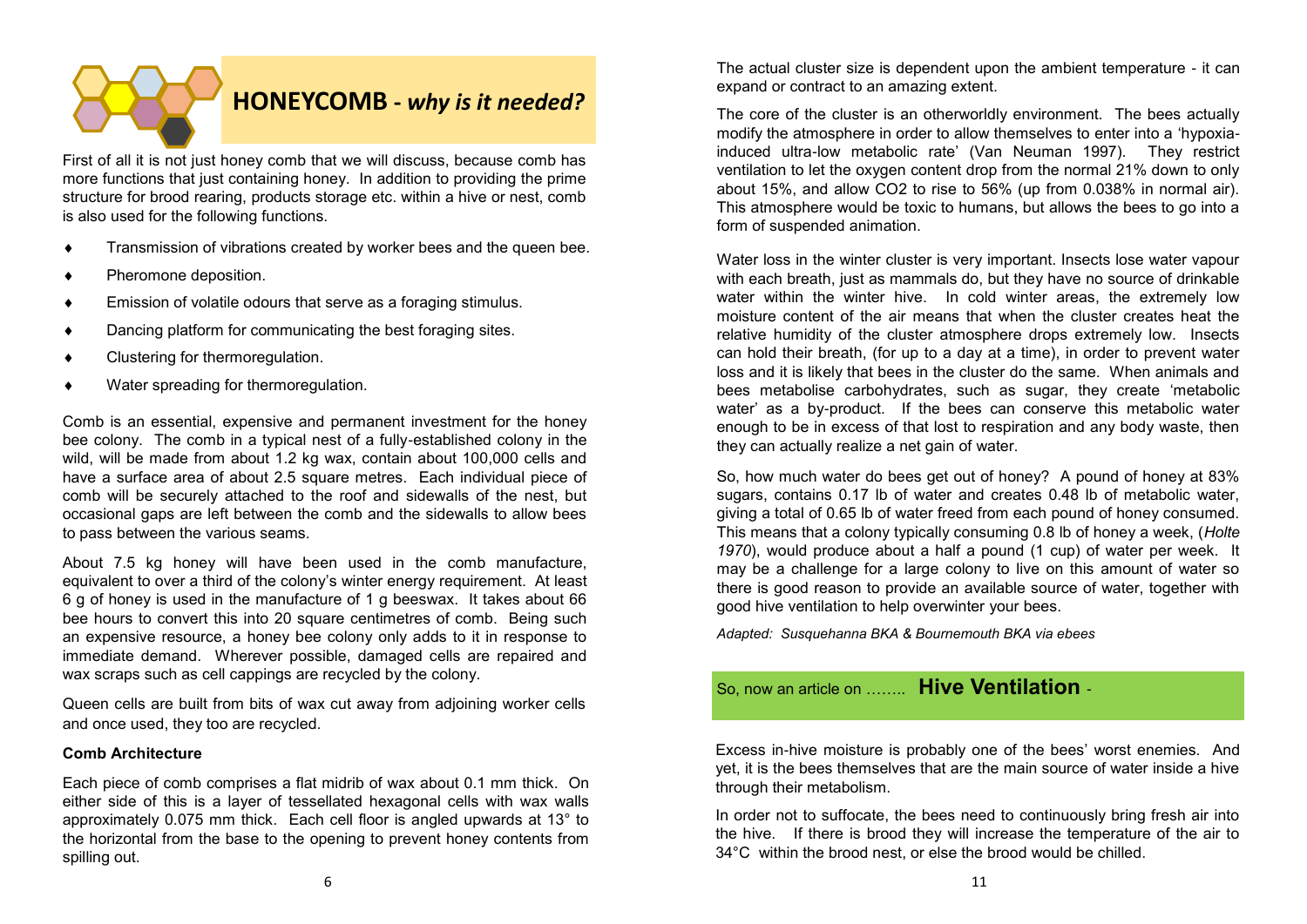## **The Winter Cluster**

Honey bees play it both ways during the winter, they act both as 'coldblooded' insects, and as a 'warm-blooded' super organism.



There are a number of reasons why this is advantageous.

An individual bee reaches 'chill coma' at about 44°F (6.7°C), and will die if held at the edge of freezing for a few days.

So the cluster must generate and conserve enough heat to keep all members of the colony at least above that temperature for the duration of the winter. This process requires only a small amount of honey consumption, less than a pound a week even under severely cold winter conditions. The cluster must also maintain the ability to warm up enough to move to reach new areas of the hive in order to access food stores.

This is how the winter cluster forms:

- There is a fairly loose core of bees in the centre that maintains a moisture content of the air means that temperature of about 80 — 95° F (26 – 35 $^{\circ}$ C) In small clusters, the core temperature may drop to  $60 - 70$ °F (15 – 20°C).
- Around the core, there is a tightly packed layer of bees that maintain a temperature of about 56°F (13°C), which is a critical temperature, below which the cluster will die.
- At the very outside, or 'mantle' of the cluster, individual bees do not allow their body temperatures to drop below about 44°F (6.7°C) which is just above their 'chill coma' temperature.
- These bees may burrow deeper into the cluster from time to time and very rapidly raise their body temperature, then return to the mantle after several hours. If a bee's temperature falls below 45°F (7.2°C) it is no longer able to flex its muscles to generate heat

Typically, worker cells have a diameter of about 5.2-5.4 mm and a depth of about 15 mm. Somewhere on the periphery of the brood nest will be a solid area of drone comb, these cells have a larger diameter of about 6.2 - 6.4 mm and a depth of about 16 mm.

For obvious geometric reasons, cells at the very margin of the drone brood area are necessarily irregular. Between each parallel face of wild comb is a seam of near-constant width in which the bees move and work. This is typically 9.5 mm wide.

The tessellated hexagonal arrangement maximises cell density on the comb face by avoiding any dead space. Furthermore, as each cell wall is shared by two cells, the quantity of wax used per cell is kept to an absolute minimum. By all these means material economy is optimised. Material strength is enhanced by the non-alignment of cells on each side and 1 kg comb can easily support 22 kg honey at normal hive temperatures.

*With thanks to John Chambers and Warwickshire BKA, via ebees.*



If fake and contaminated honey wasn't enough to contend with, a new threat has come along to haunt us. Foundation wax made using paraffin wax, stearin and colourants is on the market and is mainly being sold online through auction sites and the like.

What is wrong with using it? Unfortunately some of the ingredients are toxic to the younger larvae. The queen will apparently keep on laying and laying. The eggs will hatch, but most of the larvae succumb, leading to a 'pepperpot' brood pattern. So beware! This 'fake' foundation tends to be more yellow in colour than natural beeswax foundation, and the stearin variety is much more pliable than genuine beeswax.

Courtesy of *somersetbeekeepers.org.uk via e*-*bees*